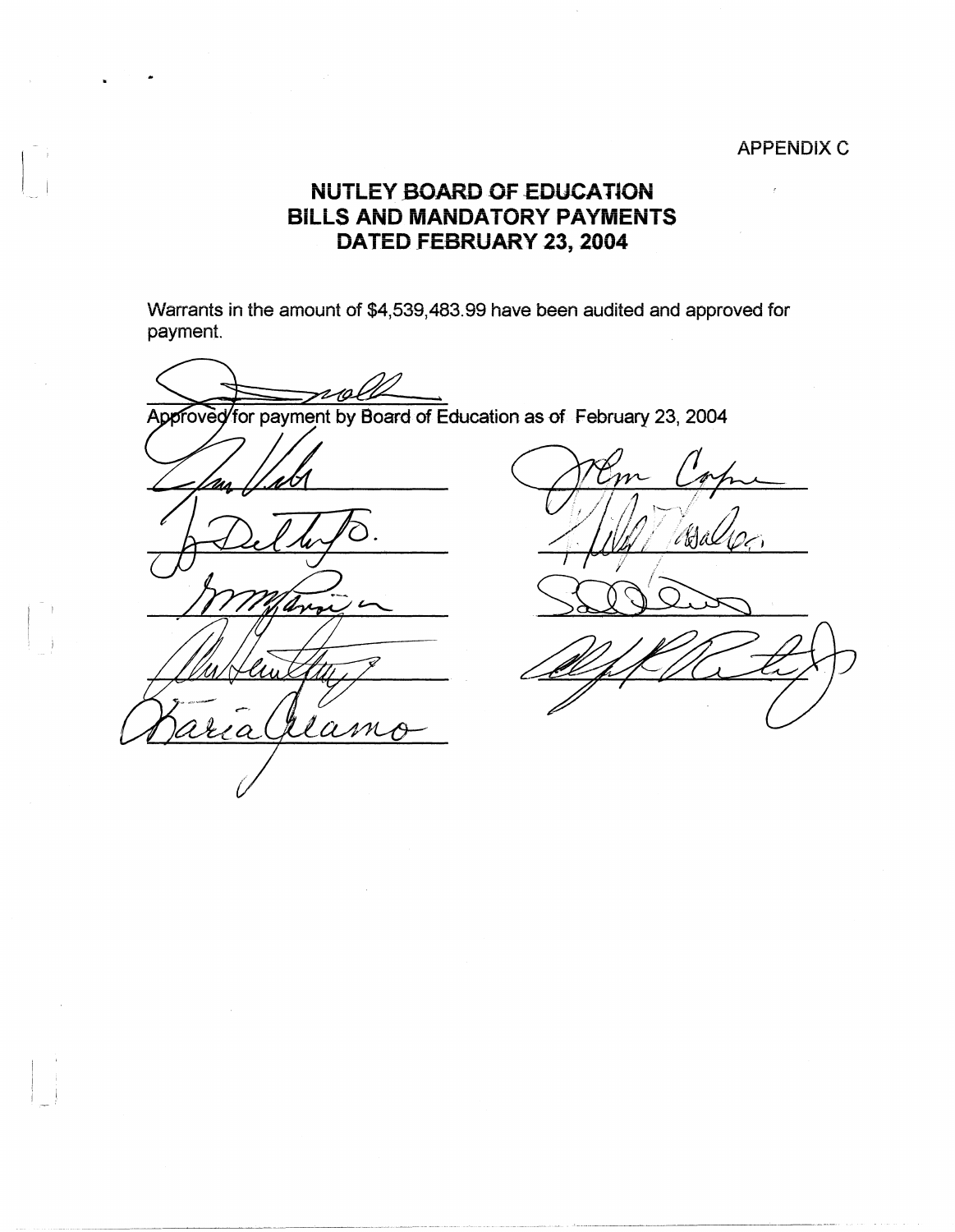| 02/19/04<br><b>Starting date</b><br>1/27/04<br>Ending date 2/23/04<br><b>Date</b><br>Vcode<br><b>Cknum</b><br>Rec date<br>Vendor name<br><b>Check amount</b><br>054264<br>01/30/04<br>\$114.88<br><b>RS</b><br><b>RADCLIFFE SCHOOL</b><br>054265<br>01/30/04<br>\$150.03<br>$\mathbf{N}$<br><b>VIEMEISTER; IAN</b><br>061933 H<br>01/30/04<br>\$1,376,681.01<br><b>B.O.E. SALARY ACCOUNT</b><br><b>PAY</b><br>061934 H<br>01/27/04<br>\$20,693.30<br><b>HBCE HORIZON BLUE CROSS</b><br>061935 H<br>01/27/04<br>\$23,768.48<br>BOES BOARD OF EDUCATION SALARY ACCOUNT<br>061936 H 01/27/04<br>BOES BOARD OF EDUCATION SALARY ACCOUNT<br>\$81,939.91<br>061937 H<br>01/27/04<br>\$969.76<br><b>HBCE HORIZON BLUE CROSS</b><br>061939 H<br>\$172.73<br>01/29/04<br><b>IHS</b><br><b>INTERNATIONAL HEALTHCARE SERVICES</b><br>061940 H<br>\$11,855.70<br>01/29/04<br>BSI2<br><b>BENECARD SERVICES, INC.</b><br>061941 H<br>01/29/04<br>\$79.20<br><b>BSI2</b><br><b>BENECARD SERVICES, INC.</b><br>061942<br>\$350.00<br>01/30/04<br><b>CLASS OF 2004 FASHION SHOW</b><br>FS7<br>061943<br>\$356.95<br>01/30/04<br>DLLF DE LAGE LANDEN FINANCIAL SERVICES<br>061944<br>\$101.25<br>01/30/04<br>PIT<br><b>IMAGISTICS INTERNATIONAL INC.</b><br>061945<br>\$69.41<br>01/30/04<br><b>PDI</b><br>PANASONIC DOCUMENT IMAGING<br>\$216.68<br>061946<br>01/30/04<br><b>GTVA WELLS FARGO FINANCIAL LEASING, INC.</b><br>061947 H<br>\$382,709.56<br>02/04/04<br>SNJH STATE OF NJ HEALTH BENEFITS FUND<br>061955<br>\$50.00<br>02/06/04<br><b>DFF</b><br><b>DUKE FARMS FOUNDATION</b><br>061956<br>\$25.00<br>02/06/04<br>ESRF ESSEX CNTY SUPERINTENDENT'S RECOG. FUN<br>\$1,319.91<br>061957<br>02/06/04<br>NAFE FERRARA; NATALE<br>\$61.60<br>061958<br>02/06/04<br>PIT.<br>IMAGISTICS INTERNATIONAL INC.<br>\$112,700.00<br>061959<br>02/06/04<br><b>NIRA</b><br>NIRAM INC.<br>\$1,379,921.26<br>061960 H<br>02/13/04<br><b>PAY</b><br><b>B.O.E. SALARY ACCOUNT</b><br>\$24,027.40<br>061961 H<br>02/09/04<br>BOES BOARD OF EDUCATION SALARY ACCOUNT<br>\$81,931.30<br>061962 H<br>02/09/04<br>BOES BOARD OF EDUCATION SALARY ACCOUNT<br>\$36.45<br>061963<br>02/23/04<br>ABC1 ABC-CLIO<br>\$6,555.07<br>061964<br>02/23/04<br><b>AFPI</b><br><b>ACME FOOD PRODUCTS INC</b><br>\$23.00<br>061965<br>02/23/04<br><b>AGL</b><br>AGL WELDING SUPPLY CO. INC.<br>\$195,06<br>061966<br>02/23/04<br><b>AGT1 AGT BATTERY SUPPLY,LLC</b><br>\$16.25<br>061967<br>02/23/04<br><b>AIRB</b><br><b>AIRBORNE EXPRESS</b><br>\$12,280.00<br>061968<br>02/23/04<br>AS6<br><b>ALLEGRO SCHOOL</b><br>\$111.89<br>061969<br>02/23/04<br>ALEN ALLIED ENVELOPE COMPANY, INC.<br>061970<br>\$356.95<br>02/23/04<br>ALBC ALTA BOOK CENTER<br>\$37.72<br>061971<br>02/23/04<br>AMSC ALVAH M SQUIBB CO., INC.<br>\$459.80<br>061972<br>02/23/04<br>AMVA AMERICAN VAN<br>\$560.00<br>061973<br>02/23/04<br>ANA<br><b>ANACONDA SPORTS</b><br>161974<br>\$363.00<br>02/23/04<br><b>DAR</b><br>ANDREE B. ROLFE ED. D.<br>\$161.40<br>161975<br>02/23/04<br>EA1<br><b>ANNETT; EDWARD</b><br>061976<br>\$216.95<br>02/23/04<br>AC <sub>3</sub><br><b>APPLE COMPUTER, INC.</b><br>061977<br>\$375.82<br>02/23/04<br><b>ARCH ARCH WIRELESS</b> | <b>Check journal</b><br><b>Rec and Unrec checks</b> |  | <b>Nutley Board of Education</b><br><b>Hand and Machine checks</b> | Page 1 of 8 |
|-------------------------------------------------------------------------------------------------------------------------------------------------------------------------------------------------------------------------------------------------------------------------------------------------------------------------------------------------------------------------------------------------------------------------------------------------------------------------------------------------------------------------------------------------------------------------------------------------------------------------------------------------------------------------------------------------------------------------------------------------------------------------------------------------------------------------------------------------------------------------------------------------------------------------------------------------------------------------------------------------------------------------------------------------------------------------------------------------------------------------------------------------------------------------------------------------------------------------------------------------------------------------------------------------------------------------------------------------------------------------------------------------------------------------------------------------------------------------------------------------------------------------------------------------------------------------------------------------------------------------------------------------------------------------------------------------------------------------------------------------------------------------------------------------------------------------------------------------------------------------------------------------------------------------------------------------------------------------------------------------------------------------------------------------------------------------------------------------------------------------------------------------------------------------------------------------------------------------------------------------------------------------------------------------------------------------------------------------------------------------------------------------------------------------------------------------------------------------------------------------------------------------------------------------------------------------------------------------------------------------------------------------------------------------------------------------------------------------------------------------------------------------------------------------------------------------------------------------------------------------------------------------------------------------------------------------------------------------------------------------------------------------------------------------------------------------------------------------------------------------------------------------------------------------------------------------------|-----------------------------------------------------|--|--------------------------------------------------------------------|-------------|
|                                                                                                                                                                                                                                                                                                                                                                                                                                                                                                                                                                                                                                                                                                                                                                                                                                                                                                                                                                                                                                                                                                                                                                                                                                                                                                                                                                                                                                                                                                                                                                                                                                                                                                                                                                                                                                                                                                                                                                                                                                                                                                                                                                                                                                                                                                                                                                                                                                                                                                                                                                                                                                                                                                                                                                                                                                                                                                                                                                                                                                                                                                                                                                                                       |                                                     |  |                                                                    |             |
|                                                                                                                                                                                                                                                                                                                                                                                                                                                                                                                                                                                                                                                                                                                                                                                                                                                                                                                                                                                                                                                                                                                                                                                                                                                                                                                                                                                                                                                                                                                                                                                                                                                                                                                                                                                                                                                                                                                                                                                                                                                                                                                                                                                                                                                                                                                                                                                                                                                                                                                                                                                                                                                                                                                                                                                                                                                                                                                                                                                                                                                                                                                                                                                                       |                                                     |  |                                                                    |             |
|                                                                                                                                                                                                                                                                                                                                                                                                                                                                                                                                                                                                                                                                                                                                                                                                                                                                                                                                                                                                                                                                                                                                                                                                                                                                                                                                                                                                                                                                                                                                                                                                                                                                                                                                                                                                                                                                                                                                                                                                                                                                                                                                                                                                                                                                                                                                                                                                                                                                                                                                                                                                                                                                                                                                                                                                                                                                                                                                                                                                                                                                                                                                                                                                       |                                                     |  |                                                                    |             |
|                                                                                                                                                                                                                                                                                                                                                                                                                                                                                                                                                                                                                                                                                                                                                                                                                                                                                                                                                                                                                                                                                                                                                                                                                                                                                                                                                                                                                                                                                                                                                                                                                                                                                                                                                                                                                                                                                                                                                                                                                                                                                                                                                                                                                                                                                                                                                                                                                                                                                                                                                                                                                                                                                                                                                                                                                                                                                                                                                                                                                                                                                                                                                                                                       |                                                     |  |                                                                    |             |
|                                                                                                                                                                                                                                                                                                                                                                                                                                                                                                                                                                                                                                                                                                                                                                                                                                                                                                                                                                                                                                                                                                                                                                                                                                                                                                                                                                                                                                                                                                                                                                                                                                                                                                                                                                                                                                                                                                                                                                                                                                                                                                                                                                                                                                                                                                                                                                                                                                                                                                                                                                                                                                                                                                                                                                                                                                                                                                                                                                                                                                                                                                                                                                                                       |                                                     |  |                                                                    |             |
|                                                                                                                                                                                                                                                                                                                                                                                                                                                                                                                                                                                                                                                                                                                                                                                                                                                                                                                                                                                                                                                                                                                                                                                                                                                                                                                                                                                                                                                                                                                                                                                                                                                                                                                                                                                                                                                                                                                                                                                                                                                                                                                                                                                                                                                                                                                                                                                                                                                                                                                                                                                                                                                                                                                                                                                                                                                                                                                                                                                                                                                                                                                                                                                                       |                                                     |  |                                                                    |             |
|                                                                                                                                                                                                                                                                                                                                                                                                                                                                                                                                                                                                                                                                                                                                                                                                                                                                                                                                                                                                                                                                                                                                                                                                                                                                                                                                                                                                                                                                                                                                                                                                                                                                                                                                                                                                                                                                                                                                                                                                                                                                                                                                                                                                                                                                                                                                                                                                                                                                                                                                                                                                                                                                                                                                                                                                                                                                                                                                                                                                                                                                                                                                                                                                       |                                                     |  |                                                                    |             |
|                                                                                                                                                                                                                                                                                                                                                                                                                                                                                                                                                                                                                                                                                                                                                                                                                                                                                                                                                                                                                                                                                                                                                                                                                                                                                                                                                                                                                                                                                                                                                                                                                                                                                                                                                                                                                                                                                                                                                                                                                                                                                                                                                                                                                                                                                                                                                                                                                                                                                                                                                                                                                                                                                                                                                                                                                                                                                                                                                                                                                                                                                                                                                                                                       |                                                     |  |                                                                    |             |
|                                                                                                                                                                                                                                                                                                                                                                                                                                                                                                                                                                                                                                                                                                                                                                                                                                                                                                                                                                                                                                                                                                                                                                                                                                                                                                                                                                                                                                                                                                                                                                                                                                                                                                                                                                                                                                                                                                                                                                                                                                                                                                                                                                                                                                                                                                                                                                                                                                                                                                                                                                                                                                                                                                                                                                                                                                                                                                                                                                                                                                                                                                                                                                                                       |                                                     |  |                                                                    |             |
|                                                                                                                                                                                                                                                                                                                                                                                                                                                                                                                                                                                                                                                                                                                                                                                                                                                                                                                                                                                                                                                                                                                                                                                                                                                                                                                                                                                                                                                                                                                                                                                                                                                                                                                                                                                                                                                                                                                                                                                                                                                                                                                                                                                                                                                                                                                                                                                                                                                                                                                                                                                                                                                                                                                                                                                                                                                                                                                                                                                                                                                                                                                                                                                                       |                                                     |  |                                                                    |             |
|                                                                                                                                                                                                                                                                                                                                                                                                                                                                                                                                                                                                                                                                                                                                                                                                                                                                                                                                                                                                                                                                                                                                                                                                                                                                                                                                                                                                                                                                                                                                                                                                                                                                                                                                                                                                                                                                                                                                                                                                                                                                                                                                                                                                                                                                                                                                                                                                                                                                                                                                                                                                                                                                                                                                                                                                                                                                                                                                                                                                                                                                                                                                                                                                       |                                                     |  |                                                                    |             |
|                                                                                                                                                                                                                                                                                                                                                                                                                                                                                                                                                                                                                                                                                                                                                                                                                                                                                                                                                                                                                                                                                                                                                                                                                                                                                                                                                                                                                                                                                                                                                                                                                                                                                                                                                                                                                                                                                                                                                                                                                                                                                                                                                                                                                                                                                                                                                                                                                                                                                                                                                                                                                                                                                                                                                                                                                                                                                                                                                                                                                                                                                                                                                                                                       |                                                     |  |                                                                    |             |
|                                                                                                                                                                                                                                                                                                                                                                                                                                                                                                                                                                                                                                                                                                                                                                                                                                                                                                                                                                                                                                                                                                                                                                                                                                                                                                                                                                                                                                                                                                                                                                                                                                                                                                                                                                                                                                                                                                                                                                                                                                                                                                                                                                                                                                                                                                                                                                                                                                                                                                                                                                                                                                                                                                                                                                                                                                                                                                                                                                                                                                                                                                                                                                                                       |                                                     |  |                                                                    |             |
|                                                                                                                                                                                                                                                                                                                                                                                                                                                                                                                                                                                                                                                                                                                                                                                                                                                                                                                                                                                                                                                                                                                                                                                                                                                                                                                                                                                                                                                                                                                                                                                                                                                                                                                                                                                                                                                                                                                                                                                                                                                                                                                                                                                                                                                                                                                                                                                                                                                                                                                                                                                                                                                                                                                                                                                                                                                                                                                                                                                                                                                                                                                                                                                                       |                                                     |  |                                                                    |             |
|                                                                                                                                                                                                                                                                                                                                                                                                                                                                                                                                                                                                                                                                                                                                                                                                                                                                                                                                                                                                                                                                                                                                                                                                                                                                                                                                                                                                                                                                                                                                                                                                                                                                                                                                                                                                                                                                                                                                                                                                                                                                                                                                                                                                                                                                                                                                                                                                                                                                                                                                                                                                                                                                                                                                                                                                                                                                                                                                                                                                                                                                                                                                                                                                       |                                                     |  |                                                                    |             |
|                                                                                                                                                                                                                                                                                                                                                                                                                                                                                                                                                                                                                                                                                                                                                                                                                                                                                                                                                                                                                                                                                                                                                                                                                                                                                                                                                                                                                                                                                                                                                                                                                                                                                                                                                                                                                                                                                                                                                                                                                                                                                                                                                                                                                                                                                                                                                                                                                                                                                                                                                                                                                                                                                                                                                                                                                                                                                                                                                                                                                                                                                                                                                                                                       |                                                     |  |                                                                    |             |
|                                                                                                                                                                                                                                                                                                                                                                                                                                                                                                                                                                                                                                                                                                                                                                                                                                                                                                                                                                                                                                                                                                                                                                                                                                                                                                                                                                                                                                                                                                                                                                                                                                                                                                                                                                                                                                                                                                                                                                                                                                                                                                                                                                                                                                                                                                                                                                                                                                                                                                                                                                                                                                                                                                                                                                                                                                                                                                                                                                                                                                                                                                                                                                                                       |                                                     |  |                                                                    |             |
|                                                                                                                                                                                                                                                                                                                                                                                                                                                                                                                                                                                                                                                                                                                                                                                                                                                                                                                                                                                                                                                                                                                                                                                                                                                                                                                                                                                                                                                                                                                                                                                                                                                                                                                                                                                                                                                                                                                                                                                                                                                                                                                                                                                                                                                                                                                                                                                                                                                                                                                                                                                                                                                                                                                                                                                                                                                                                                                                                                                                                                                                                                                                                                                                       |                                                     |  |                                                                    |             |
|                                                                                                                                                                                                                                                                                                                                                                                                                                                                                                                                                                                                                                                                                                                                                                                                                                                                                                                                                                                                                                                                                                                                                                                                                                                                                                                                                                                                                                                                                                                                                                                                                                                                                                                                                                                                                                                                                                                                                                                                                                                                                                                                                                                                                                                                                                                                                                                                                                                                                                                                                                                                                                                                                                                                                                                                                                                                                                                                                                                                                                                                                                                                                                                                       |                                                     |  |                                                                    |             |
|                                                                                                                                                                                                                                                                                                                                                                                                                                                                                                                                                                                                                                                                                                                                                                                                                                                                                                                                                                                                                                                                                                                                                                                                                                                                                                                                                                                                                                                                                                                                                                                                                                                                                                                                                                                                                                                                                                                                                                                                                                                                                                                                                                                                                                                                                                                                                                                                                                                                                                                                                                                                                                                                                                                                                                                                                                                                                                                                                                                                                                                                                                                                                                                                       |                                                     |  |                                                                    |             |
|                                                                                                                                                                                                                                                                                                                                                                                                                                                                                                                                                                                                                                                                                                                                                                                                                                                                                                                                                                                                                                                                                                                                                                                                                                                                                                                                                                                                                                                                                                                                                                                                                                                                                                                                                                                                                                                                                                                                                                                                                                                                                                                                                                                                                                                                                                                                                                                                                                                                                                                                                                                                                                                                                                                                                                                                                                                                                                                                                                                                                                                                                                                                                                                                       |                                                     |  |                                                                    |             |
|                                                                                                                                                                                                                                                                                                                                                                                                                                                                                                                                                                                                                                                                                                                                                                                                                                                                                                                                                                                                                                                                                                                                                                                                                                                                                                                                                                                                                                                                                                                                                                                                                                                                                                                                                                                                                                                                                                                                                                                                                                                                                                                                                                                                                                                                                                                                                                                                                                                                                                                                                                                                                                                                                                                                                                                                                                                                                                                                                                                                                                                                                                                                                                                                       |                                                     |  |                                                                    |             |
|                                                                                                                                                                                                                                                                                                                                                                                                                                                                                                                                                                                                                                                                                                                                                                                                                                                                                                                                                                                                                                                                                                                                                                                                                                                                                                                                                                                                                                                                                                                                                                                                                                                                                                                                                                                                                                                                                                                                                                                                                                                                                                                                                                                                                                                                                                                                                                                                                                                                                                                                                                                                                                                                                                                                                                                                                                                                                                                                                                                                                                                                                                                                                                                                       |                                                     |  |                                                                    |             |
|                                                                                                                                                                                                                                                                                                                                                                                                                                                                                                                                                                                                                                                                                                                                                                                                                                                                                                                                                                                                                                                                                                                                                                                                                                                                                                                                                                                                                                                                                                                                                                                                                                                                                                                                                                                                                                                                                                                                                                                                                                                                                                                                                                                                                                                                                                                                                                                                                                                                                                                                                                                                                                                                                                                                                                                                                                                                                                                                                                                                                                                                                                                                                                                                       |                                                     |  |                                                                    |             |
|                                                                                                                                                                                                                                                                                                                                                                                                                                                                                                                                                                                                                                                                                                                                                                                                                                                                                                                                                                                                                                                                                                                                                                                                                                                                                                                                                                                                                                                                                                                                                                                                                                                                                                                                                                                                                                                                                                                                                                                                                                                                                                                                                                                                                                                                                                                                                                                                                                                                                                                                                                                                                                                                                                                                                                                                                                                                                                                                                                                                                                                                                                                                                                                                       |                                                     |  |                                                                    |             |
|                                                                                                                                                                                                                                                                                                                                                                                                                                                                                                                                                                                                                                                                                                                                                                                                                                                                                                                                                                                                                                                                                                                                                                                                                                                                                                                                                                                                                                                                                                                                                                                                                                                                                                                                                                                                                                                                                                                                                                                                                                                                                                                                                                                                                                                                                                                                                                                                                                                                                                                                                                                                                                                                                                                                                                                                                                                                                                                                                                                                                                                                                                                                                                                                       |                                                     |  |                                                                    |             |
|                                                                                                                                                                                                                                                                                                                                                                                                                                                                                                                                                                                                                                                                                                                                                                                                                                                                                                                                                                                                                                                                                                                                                                                                                                                                                                                                                                                                                                                                                                                                                                                                                                                                                                                                                                                                                                                                                                                                                                                                                                                                                                                                                                                                                                                                                                                                                                                                                                                                                                                                                                                                                                                                                                                                                                                                                                                                                                                                                                                                                                                                                                                                                                                                       |                                                     |  |                                                                    |             |
|                                                                                                                                                                                                                                                                                                                                                                                                                                                                                                                                                                                                                                                                                                                                                                                                                                                                                                                                                                                                                                                                                                                                                                                                                                                                                                                                                                                                                                                                                                                                                                                                                                                                                                                                                                                                                                                                                                                                                                                                                                                                                                                                                                                                                                                                                                                                                                                                                                                                                                                                                                                                                                                                                                                                                                                                                                                                                                                                                                                                                                                                                                                                                                                                       |                                                     |  |                                                                    |             |
|                                                                                                                                                                                                                                                                                                                                                                                                                                                                                                                                                                                                                                                                                                                                                                                                                                                                                                                                                                                                                                                                                                                                                                                                                                                                                                                                                                                                                                                                                                                                                                                                                                                                                                                                                                                                                                                                                                                                                                                                                                                                                                                                                                                                                                                                                                                                                                                                                                                                                                                                                                                                                                                                                                                                                                                                                                                                                                                                                                                                                                                                                                                                                                                                       |                                                     |  |                                                                    |             |
|                                                                                                                                                                                                                                                                                                                                                                                                                                                                                                                                                                                                                                                                                                                                                                                                                                                                                                                                                                                                                                                                                                                                                                                                                                                                                                                                                                                                                                                                                                                                                                                                                                                                                                                                                                                                                                                                                                                                                                                                                                                                                                                                                                                                                                                                                                                                                                                                                                                                                                                                                                                                                                                                                                                                                                                                                                                                                                                                                                                                                                                                                                                                                                                                       |                                                     |  |                                                                    |             |
|                                                                                                                                                                                                                                                                                                                                                                                                                                                                                                                                                                                                                                                                                                                                                                                                                                                                                                                                                                                                                                                                                                                                                                                                                                                                                                                                                                                                                                                                                                                                                                                                                                                                                                                                                                                                                                                                                                                                                                                                                                                                                                                                                                                                                                                                                                                                                                                                                                                                                                                                                                                                                                                                                                                                                                                                                                                                                                                                                                                                                                                                                                                                                                                                       |                                                     |  |                                                                    |             |
|                                                                                                                                                                                                                                                                                                                                                                                                                                                                                                                                                                                                                                                                                                                                                                                                                                                                                                                                                                                                                                                                                                                                                                                                                                                                                                                                                                                                                                                                                                                                                                                                                                                                                                                                                                                                                                                                                                                                                                                                                                                                                                                                                                                                                                                                                                                                                                                                                                                                                                                                                                                                                                                                                                                                                                                                                                                                                                                                                                                                                                                                                                                                                                                                       |                                                     |  |                                                                    |             |
|                                                                                                                                                                                                                                                                                                                                                                                                                                                                                                                                                                                                                                                                                                                                                                                                                                                                                                                                                                                                                                                                                                                                                                                                                                                                                                                                                                                                                                                                                                                                                                                                                                                                                                                                                                                                                                                                                                                                                                                                                                                                                                                                                                                                                                                                                                                                                                                                                                                                                                                                                                                                                                                                                                                                                                                                                                                                                                                                                                                                                                                                                                                                                                                                       |                                                     |  |                                                                    |             |
|                                                                                                                                                                                                                                                                                                                                                                                                                                                                                                                                                                                                                                                                                                                                                                                                                                                                                                                                                                                                                                                                                                                                                                                                                                                                                                                                                                                                                                                                                                                                                                                                                                                                                                                                                                                                                                                                                                                                                                                                                                                                                                                                                                                                                                                                                                                                                                                                                                                                                                                                                                                                                                                                                                                                                                                                                                                                                                                                                                                                                                                                                                                                                                                                       |                                                     |  |                                                                    |             |
|                                                                                                                                                                                                                                                                                                                                                                                                                                                                                                                                                                                                                                                                                                                                                                                                                                                                                                                                                                                                                                                                                                                                                                                                                                                                                                                                                                                                                                                                                                                                                                                                                                                                                                                                                                                                                                                                                                                                                                                                                                                                                                                                                                                                                                                                                                                                                                                                                                                                                                                                                                                                                                                                                                                                                                                                                                                                                                                                                                                                                                                                                                                                                                                                       |                                                     |  |                                                                    |             |
|                                                                                                                                                                                                                                                                                                                                                                                                                                                                                                                                                                                                                                                                                                                                                                                                                                                                                                                                                                                                                                                                                                                                                                                                                                                                                                                                                                                                                                                                                                                                                                                                                                                                                                                                                                                                                                                                                                                                                                                                                                                                                                                                                                                                                                                                                                                                                                                                                                                                                                                                                                                                                                                                                                                                                                                                                                                                                                                                                                                                                                                                                                                                                                                                       |                                                     |  |                                                                    |             |
|                                                                                                                                                                                                                                                                                                                                                                                                                                                                                                                                                                                                                                                                                                                                                                                                                                                                                                                                                                                                                                                                                                                                                                                                                                                                                                                                                                                                                                                                                                                                                                                                                                                                                                                                                                                                                                                                                                                                                                                                                                                                                                                                                                                                                                                                                                                                                                                                                                                                                                                                                                                                                                                                                                                                                                                                                                                                                                                                                                                                                                                                                                                                                                                                       |                                                     |  |                                                                    |             |
|                                                                                                                                                                                                                                                                                                                                                                                                                                                                                                                                                                                                                                                                                                                                                                                                                                                                                                                                                                                                                                                                                                                                                                                                                                                                                                                                                                                                                                                                                                                                                                                                                                                                                                                                                                                                                                                                                                                                                                                                                                                                                                                                                                                                                                                                                                                                                                                                                                                                                                                                                                                                                                                                                                                                                                                                                                                                                                                                                                                                                                                                                                                                                                                                       |                                                     |  |                                                                    |             |
|                                                                                                                                                                                                                                                                                                                                                                                                                                                                                                                                                                                                                                                                                                                                                                                                                                                                                                                                                                                                                                                                                                                                                                                                                                                                                                                                                                                                                                                                                                                                                                                                                                                                                                                                                                                                                                                                                                                                                                                                                                                                                                                                                                                                                                                                                                                                                                                                                                                                                                                                                                                                                                                                                                                                                                                                                                                                                                                                                                                                                                                                                                                                                                                                       |                                                     |  |                                                                    |             |
|                                                                                                                                                                                                                                                                                                                                                                                                                                                                                                                                                                                                                                                                                                                                                                                                                                                                                                                                                                                                                                                                                                                                                                                                                                                                                                                                                                                                                                                                                                                                                                                                                                                                                                                                                                                                                                                                                                                                                                                                                                                                                                                                                                                                                                                                                                                                                                                                                                                                                                                                                                                                                                                                                                                                                                                                                                                                                                                                                                                                                                                                                                                                                                                                       |                                                     |  |                                                                    |             |
|                                                                                                                                                                                                                                                                                                                                                                                                                                                                                                                                                                                                                                                                                                                                                                                                                                                                                                                                                                                                                                                                                                                                                                                                                                                                                                                                                                                                                                                                                                                                                                                                                                                                                                                                                                                                                                                                                                                                                                                                                                                                                                                                                                                                                                                                                                                                                                                                                                                                                                                                                                                                                                                                                                                                                                                                                                                                                                                                                                                                                                                                                                                                                                                                       |                                                     |  |                                                                    |             |
|                                                                                                                                                                                                                                                                                                                                                                                                                                                                                                                                                                                                                                                                                                                                                                                                                                                                                                                                                                                                                                                                                                                                                                                                                                                                                                                                                                                                                                                                                                                                                                                                                                                                                                                                                                                                                                                                                                                                                                                                                                                                                                                                                                                                                                                                                                                                                                                                                                                                                                                                                                                                                                                                                                                                                                                                                                                                                                                                                                                                                                                                                                                                                                                                       |                                                     |  |                                                                    |             |

-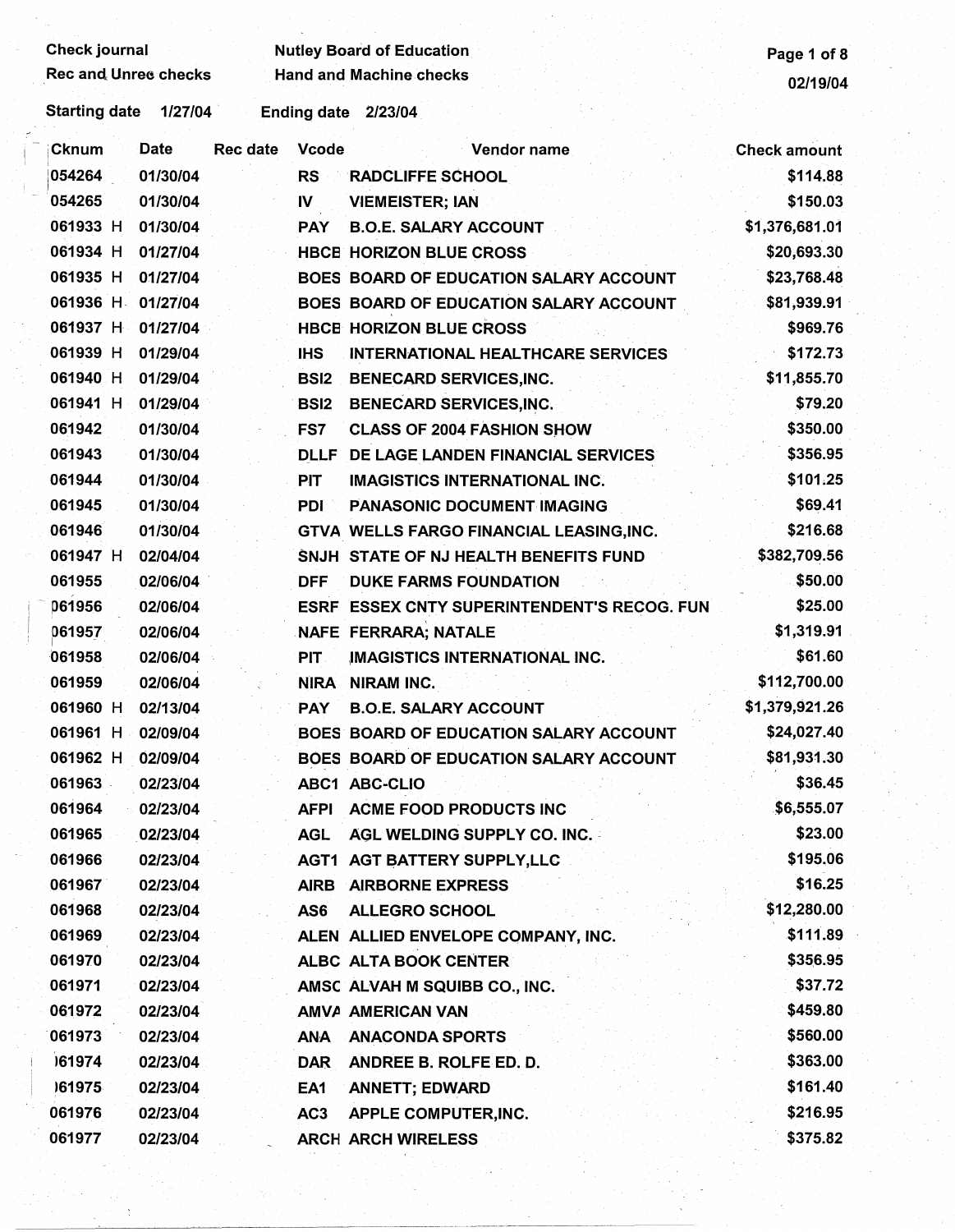| <b>Check journal</b> | <b>Rec and Unrec checks</b> | <b>Nutley Board of Education</b> | Page 2 of 8     |                                              |                     |
|----------------------|-----------------------------|----------------------------------|-----------------|----------------------------------------------|---------------------|
|                      |                             |                                  |                 | <b>Hand and Machine checks</b>               | 02/19/04            |
| <b>Starting date</b> | 1/27/04                     |                                  |                 | Ending date 2/23/04                          |                     |
| <b>Cknum</b>         | Date                        | <b>Rec date</b>                  | <b>Vcode</b>    | Vendor name                                  | <b>Check amount</b> |
| 061978               | 02/23/04                    |                                  |                 | <b>ASCD ASCD</b>                             | \$90.80             |
| 061979               | 02/23/04                    |                                  |                 | <b>MAAS ASHKENAS; MARCI</b>                  | \$800.00            |
| 061980               | 02/23/04                    |                                  |                 | ASSO ASSOCIATED PRODUCTS CO.                 | \$2,168.00          |
| 061981               | 02/23/04                    |                                  | <b>AFS</b>      | <b>ASTONE FLEET SERVICE</b>                  | \$5,280.41          |
| 061982               | 02/23/04                    |                                  | <b>ATT</b>      | <b>AT &amp; T</b>                            | \$496.03            |
| 061983               | 02/23/04                    |                                  |                 | ATRA ATRA JANITORIAL SUPPLY CO INC           | \$6,197.50          |
| 061984               | 02/23/04                    |                                  | <b>ATS</b>      | <b>ATSNJ INC.</b>                            | \$80.00             |
| 061985               | 02/23/04                    |                                  | <b>BRI</b>      | <b>B.R.I.T.E.</b>                            | \$400.00            |
| 061986               | 02/23/04                    |                                  | B&T             | <b>BAKER &amp; TAYLOR BOOKS</b>              | \$775.35            |
| 061987               | 02/23/04                    |                                  | <b>BALI</b>     | <b>BALITSOS; MARY</b>                        | \$70.09             |
| 061988               | 02/23/04                    |                                  | KB4             | <b>BANIA; KENT</b>                           | \$750.00            |
| 061989               | 02/23/04                    |                                  | BS4             | <b>BANYAN SCHOOL</b>                         | \$5,448.62          |
| 061990               | 02/23/04                    |                                  | <b>BN</b>       | <b>BARNES &amp; NOBLE</b>                    | \$95.80             |
| 061991               | 02/23/04                    |                                  |                 | BSCC BELLEVILLE SUPPLY CO., INC.             | \$315.02            |
| 061992               | 02/23/04                    |                                  | <b>BPS</b>      | BELLRIDGE PLUMBING SUPPLY CORPORATION        | \$3,497.82          |
| 061993               | 02/23/04                    |                                  | <b>BSS</b>      | BELL'S SECURITY SALES INC                    | \$447.61            |
| 061994               | 02/23/04                    |                                  |                 | <b>BCSS BERGEN COUNTY SPECIAL SERVICES</b>   | \$11,723.09         |
| 061995               | 02/23/04                    |                                  | BU              | <b>BEST UNIFORM</b>                          | \$416.20            |
| 061996               | 02/23/04                    |                                  |                 | <b>BOBF BONNIE BRAE</b>                      | \$6,030.00          |
| 061997               | 02/23/04                    |                                  |                 | <b>BRAD BRADLEY TIRE SERVICE</b>             | \$987.80            |
| 061998               | 02/23/04                    |                                  | <b>BUR</b>      | <b>BUREAU OF EDUCATION &amp; RESEARCH</b>    | \$98.00             |
| 061999               | 02/23/04                    |                                  | <b>CFC</b>      | C F CONNOLLY DIST CO INC                     | \$228.37            |
| 062000               | 02/23/04                    |                                  |                 | <b>CABL CABLEVISION LIGHTPATH INC</b>        | \$6,160.00          |
| 062001               | 02/23/04                    |                                  |                 | CCPT CALDWELL COMMUNITY PHYSICAL THERAPY     | \$520.00            |
| 062002               | 02/23/04                    |                                  | CE1             | <b>CAMBRIDGE EDUCATIONAL</b>                 | \$194.29            |
| 062003               | 02/23/04                    |                                  | CM <sub>8</sub> | <b>CANDLE BUSINESS SYSTEMS</b>               | \$595.70            |
| 062004               | 02/23/04                    |                                  |                 | <b>CAN1 CANON BUSINESS SOLUTIONS</b>         | \$2,074.50          |
| 062005               | 02/23/04                    |                                  |                 | <b>CAN2 CANON BUSINESS SOLUTIONS</b>         | \$52.50             |
| 062006               | 02/23/04                    |                                  |                 | <b>MACA CASTRONOVA; MARIA</b>                | \$216.00            |
| 062007               | 02/23/04                    |                                  | CM <sub>9</sub> | <b>CAVALLO'S MARKET</b>                      | \$125.50            |
| 062008               | 02/23/04                    |                                  | CP1             | <b>CEREBRAL PALSY ASSOC MIDDLESEX COUNT)</b> | \$8,204.00          |
| 062009               | 02/23/04                    |                                  |                 | <b>CPC2 CEREBRAL PALSY CENTER</b>            | \$3,137.03          |
| 062010               | 02/23/04                    |                                  |                 | CPNJ CEREBRAL PALSY OF NORTH JERSEY          | \$19,148.07         |
| 062011               | 02/23/04                    |                                  |                 | <b>CESC CES CORPORATION</b>                  | \$375.00            |
| 062012               | 02/23/04                    |                                  | <b>CFE</b>      | CHIEF FIRE EQUIPMENT COMPANY                 | \$15.75             |
| 062013               | 02/23/04                    |                                  |                 | <b>CDC2 CHILD DEVELOPMENT CENTER</b>         | \$5,362.61          |
| 062014               | 02/23/04                    |                                  |                 | <b>CC15 CHILDREN'S CENTER</b>                | \$4,237.00          |
| 062015               | 02/23/04                    |                                  | C <sub>12</sub> | <b>CHILDRENS INSTITUTE</b>                   | \$10,452.00         |
| 062016               | 02/23/04                    |                                  | <b>CSH</b>      | <b>CHILDREN'S SPECIALIZED HOSPITAL</b>       | \$85.00             |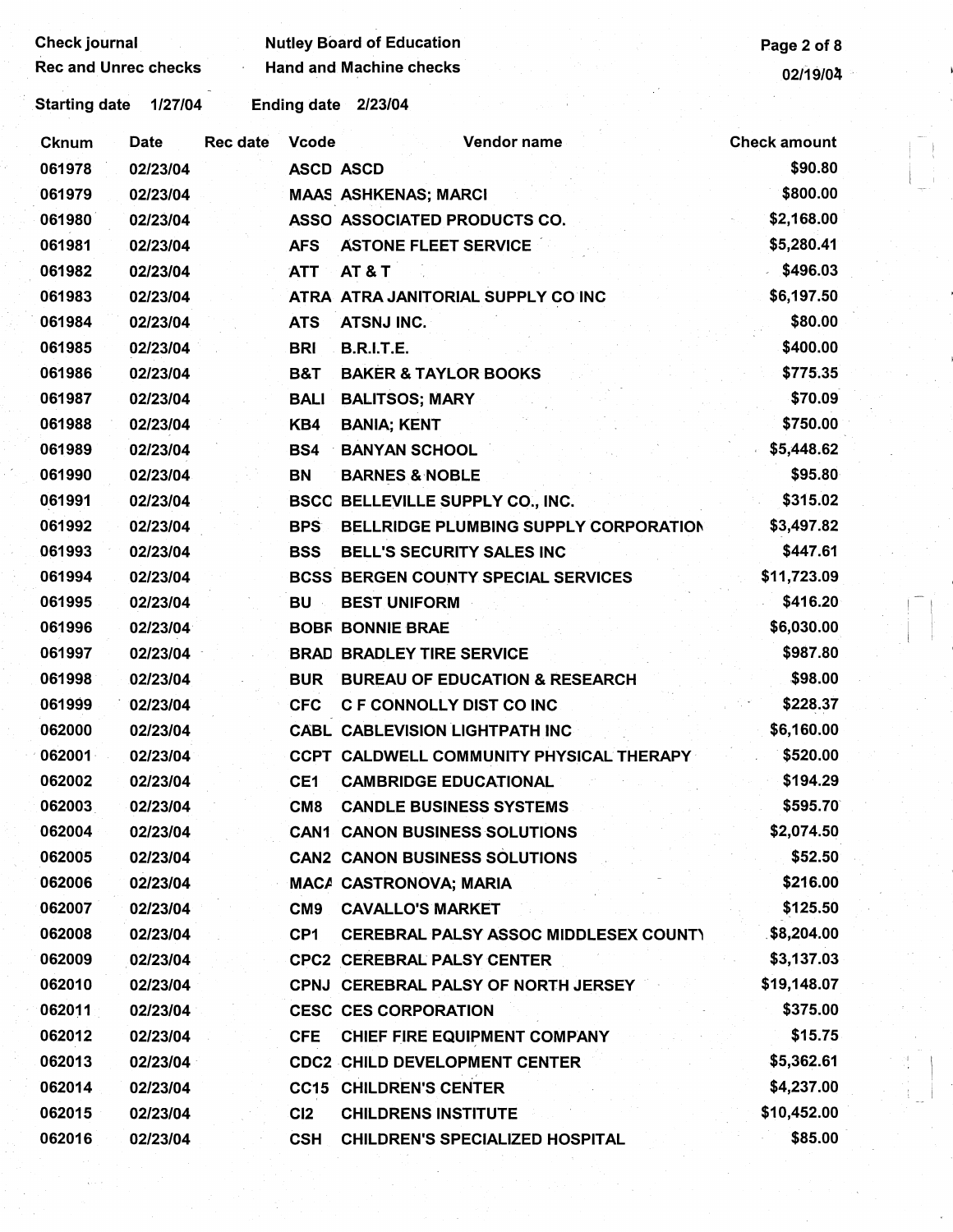| <b>Check journal</b>        |          |                    |                 | <b>Nutley Board of Education</b>            |                     |  |
|-----------------------------|----------|--------------------|-----------------|---------------------------------------------|---------------------|--|
| <b>Rec and Unree checks</b> |          |                    |                 | <b>Hand and Machine checks</b>              | Page 3 of 8         |  |
| <b>Starting date</b>        | 1/27/04  | <b>Ending date</b> | 2/23/04         | 02/19/04                                    |                     |  |
| <b>Cknum</b>                | Date     | <b>Rec date</b>    | Vcode           | Vendor name                                 | <b>Check amount</b> |  |
| 062017                      | 02/23/04 |                    | CB <sub>2</sub> | <b>CICCOLINI BROTHERS</b>                   | \$99.95             |  |
| 062018                      | 02/23/04 |                    | RC <sub>3</sub> | <b>CIOFFI; ROSE</b>                         | \$450.00            |  |
| 062019                      | 02/23/04 |                    | <b>CSG</b>      | <b>CIRCLE SYSTEM GROUP</b>                  | \$11,743.75         |  |
| 062020                      | 02/23/04 |                    | <b>CIT</b>      | CIT TECHNOLOGY FINANCIAL SERVICES, INC.     | \$232.00            |  |
| 062021                      | 02/23/04 |                    | <b>CISY</b>     | <b>CITRUS SYSTEMS INC.</b>                  | \$221.65            |  |
| 062022                      | 02/23/04 |                    |                 | CSCI CITY SUPPLY CO., INC.                  | \$2,876.03          |  |
| 062023                      | 02/23/04 |                    |                 | CCBC COCA COLA BOTTLING CO OF NEW YORK INC. | \$2,535.75          |  |
| 062024                      | 02/23/04 |                    | COL             | <b>COLANERI BROS.</b>                       | \$547.70            |  |
| 062025                      | 02/23/04 |                    | CB <sub>9</sub> | <b>COLLEGE BOARD PUBLICATIONS</b>           | \$280.01            |  |
| 062026                      | 02/23/04 |                    |                 | CTPC COMPUTER TECHNOLOGY PETTY CASH ACCOL   | \$209.46            |  |
| 062027                      | 02/23/04 |                    |                 | <b>CMC5 CONCENTRA MEDICAL CENTERS</b>       | \$55.00             |  |
| 062028                      | 02/23/04 |                    | MIC1            | <b>CRISTANTIELLO; MICHELE</b>               | \$450.00            |  |
| 062029                      | 02/23/04 |                    | <b>DNR</b>      | <b>D &amp; R BOATS, INC.</b>                | \$1,383.51          |  |
| 062030                      | 02/23/04 |                    | <b>DCM</b>      | <b>DCM ARCHITECTURE INC.</b>                | \$5,343.00          |  |
| 062031                      | 02/23/04 |                    |                 | <b>DODE DEAN; DORIS</b>                     | \$56.34             |  |
| 062032                      | 02/23/04 |                    | DP <sub>1</sub> | <b>DELGEN PRESS</b>                         | \$778.00            |  |
| 062033                      | 02/23/04 |                    | DEL.            | DELL MARKETING, L.P.                        | \$1,490.48          |  |
| 062034                      | 02/23/04 |                    | DC <sub>3</sub> | <b>DISCOVERY CHANNEL</b>                    | \$300.50            |  |
| 062035                      | 02/23/04 |                    | DDD1            | DOUGLASS DEVELOPMENTAL DISABILITIES CN      | \$8,519.00          |  |
| 062036                      | 02/23/04 |                    | JD              | <b>DWYER; JOSEPH</b>                        | \$86.00             |  |
| 062037                      | 02/23/04 |                    | <b>EBS</b>      | <b>EBSCO</b>                                | \$78.40             |  |
| 062038                      | 02/23/04 |                    |                 | <b>ECLC ECLC OF NEW JERSEY</b>              | \$13,532.28         |  |
| 062039                      | 02/23/04 |                    | ER3             | EDUCATIONAL RESEARCH NEWSLETTER INC.        | \$89.00             |  |
| 062040                      | 02/23/04 |                    | EA              | <b>ENERGY FOR AMERICA</b>                   | \$3,986.00          |  |
| 062041                      | 02/23/04 |                    |                 | ECDP ESSEX COUNTY DEPT.OF PARKS, RECREATION | \$1,260.00          |  |
| 062042                      | 02/23/04 |                    |                 | ECES ESSEX COUNTY EDUCATIONAL SERVICES      | \$17,549.07         |  |
| 062043                      | 02/23/04 |                    |                 | ECVS ESSEX COUNTY VOCATIONAL SCHOOLS        | \$2,130.00          |  |
| 062044                      | 02/23/04 |                    | <b>EHS</b>      | <b>ESSEX HIGH SCHOOL</b>                    | \$2,845.00          |  |
| 062045                      | 02/23/04 |                    |                 | <b>ECS1 EXECUTIVE COFFEE SERVICE INC.</b>   | \$36.00             |  |
| 062046                      | 02/23/04 |                    |                 | <b>MAFA FABER, MD; MARK</b>                 | \$800.00            |  |
| 062047                      | 02/23/04 |                    | FS              | <b>FELICIAN SCHOOL</b>                      | \$2,653.60          |  |
| 062048                      | 02/23/04 |                    | <b>FIC</b>      | <b>FESTIVAL ICE CREAM</b>                   | \$216.72            |  |
| 062049                      | 02/23/04 |                    |                 | CPC1 FIRST CEREBRAL PALSY OF NJ             | \$2,763.28          |  |
| 062050                      | 02/23/04 |                    | <b>FHE</b>      | <b>FLOYD HALL ENTERPRISES</b>               | \$11,153.40         |  |
| 062051                      | 02/23/04 |                    | <b>FOG</b>      | <b>FOGARTY &amp; HARA, ESQS.</b>            | \$2,451.25          |  |
| 062052                      | 02/23/04 |                    | NF <sub>2</sub> | <b>FOGLIO; NANCY</b>                        | \$450.00            |  |
| 062053                      | 02/23/04 |                    |                 | FOL1 FOLLETT EDUCATIONAL SERVICES.          | \$43.00             |  |
| 062054                      | 02/23/04 |                    |                 | FFC1 FRANKLIN FOOD COURT                    | \$660.00            |  |
| 062055                      | 02/23/04 |                    | <b>GBS</b>      | <b>GARDNER BOOK SERVICE</b>                 | \$175.10            |  |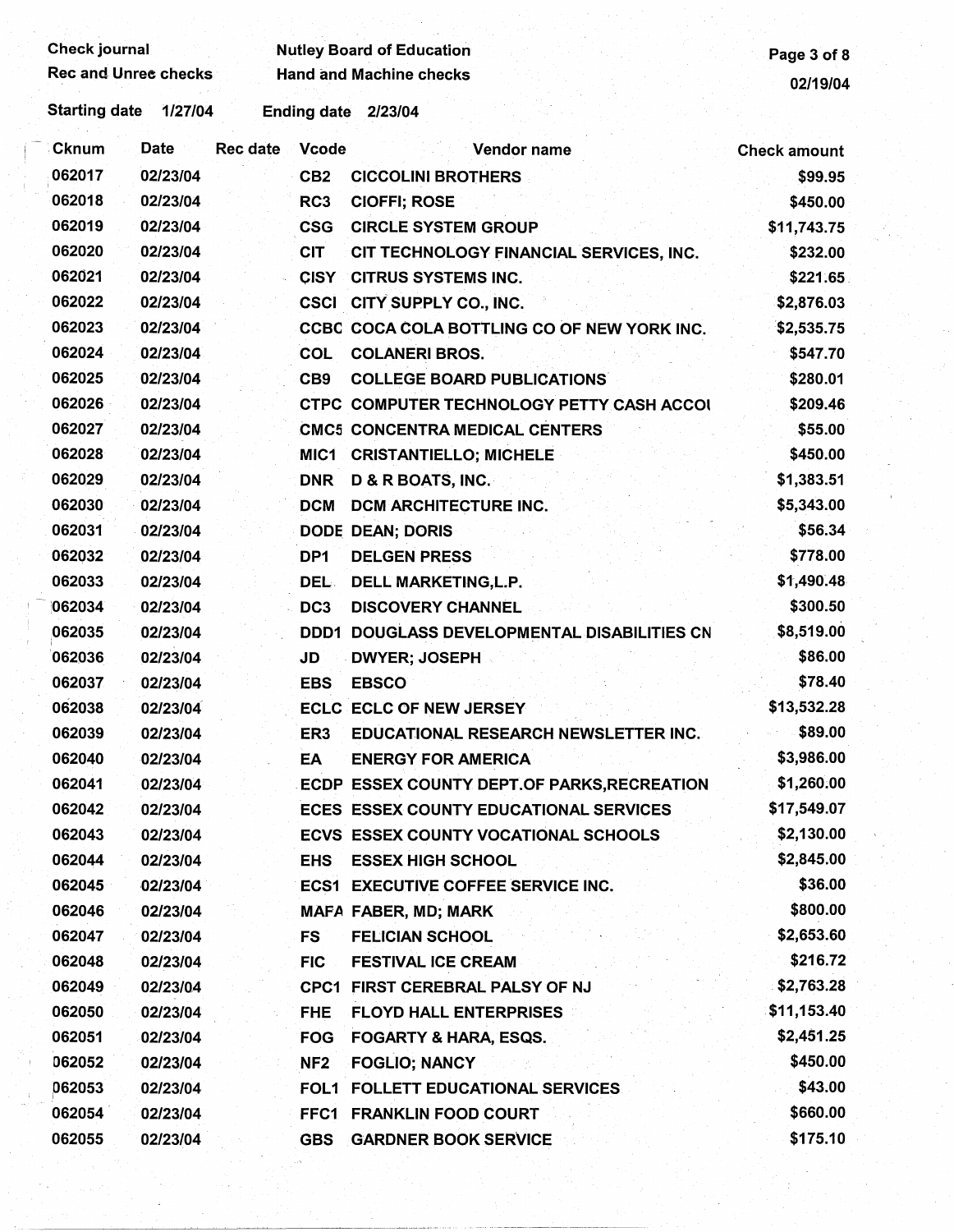## Check journal **Check is a constructed by Autley Board of Education** Page 4 of 8<br>Rec and Unrec checks **Page 4 of 8**<br>Page 4 of 8

Starting date 1/27/04 Ending date 2/23/04

| <b>Cknum</b> | Date     | Rec date Vcode |                 | Vendor name                                    | <b>Check amount</b> |
|--------------|----------|----------------|-----------------|------------------------------------------------|---------------------|
| 062056       | 02/23/04 |                |                 | <b>GEC4 GE CAPITAL</b>                         | \$902.30            |
| 062057       | 02/23/04 |                | GIO1            | <b>GIORDANO'S HOMETOWN MARKET</b>              | \$63.58             |
| 062058       | 02/23/04 |                |                 | <b>SBP4 GLAXOSMITHKLINE</b>                    | \$26.25             |
| 062059       | 02/23/04 |                | <b>GSE</b>      | <b>GOPHER SPORTS EQUIPMENT</b>                 | \$186.45            |
| 062061       | 02/23/04 |                |                 | <b>GRAN GRAINGER INC.</b>                      | \$3,956.36          |
| 062062       | 02/23/04 |                | <b>GBF</b>      | <b>GREAT BOOKS FOUNDATION</b>                  | \$413.21            |
| 062063       | 02/23/04 |                | <b>HSC</b>      | HAFEMAN SERVICE COMPANY                        | \$260.00            |
| 062064       | 02/23/04 |                | RH <sub>3</sub> | <b>HARBISON; ROBERT</b>                        | \$72.36             |
| 062065       | 02/23/04 |                | HB              | <b>HECKMAN BINDERY</b>                         | \$383.50            |
| 062066       | 02/23/04 |                | HJ              | <b>HERFF JONES INC.</b>                        | \$58.20             |
| 062067       | 02/23/04 |                | BH <sub>1</sub> | <b>HIRSCH; BARBARA</b>                         | \$300.00            |
| 062068       | 02/23/04 |                | <b>HS</b>       | <b>HOLMSTEAD SCHOOL</b>                        | \$13,559.16         |
| 062069       | 02/23/04 |                | <b>HDC</b>      | HOME DEPOT COMM.ACCT.                          | \$342.81            |
| 062070       | 02/23/04 |                | IMM1            | <b>IMMEDICENTER</b>                            | \$318.00            |
| 062071       | 02/23/04 |                | <b>IOE</b>      | <b>IMPERIAL OFFICE EQUIPMENT</b>               | \$160.00            |
| 062072       | 02/23/04 |                | SI6             | <b>IVES; SHERYL</b>                            | \$100.00            |
| 062073       | 02/23/04 |                | <b>JJSF</b>     | <b>J &amp; J SNACK FOODS CORP.</b>             | \$1,061.00          |
| 062074       | 02/23/04 |                | <b>JAS</b>      | <b>J A SEXAUER</b>                             | \$54.10             |
| 062075       | 02/23/04 |                |                 | JGYS J.G. YOUNG & SONS INC.                    | \$4,140.00          |
| 062076       | 02/23/04 |                |                 | JAPR JAYPRO SPORTS INC.                        | \$130.03            |
| 062077       | 02/23/04 |                |                 | JEJE JERNICK; JESSICA                          | \$450.00            |
| 062078       | 02/23/04 |                | JBS             | <b>JERSEY BUS SALES</b>                        | \$144.94            |
| 062079       | 02/23/04 |                | JT              | JIMMY'S, INC.                                  | \$2,795.00          |
| 062080       | 02/23/04 |                | <b>JKE</b>      | <b>JOSEPH KARG ENTERPRISES</b>                 | \$808.35            |
| 062081       | 02/23/04 |                | JUA1.           | <b>JUDRICH ASSOCIATES</b>                      | \$1,650.00          |
| 062082       | 02/23/04 |                |                 | <b>KBOE KEARNY BOARD OF EDUCATION</b>          | \$2,495.06          |
| 062083       | 02/23/04 |                | KEI             | <b>KHOKNAR ENTERPRISES INC.</b>                | \$5,687.20          |
| 062084       | 02/23/04 |                | KB1             | <b>KILLER BEE</b>                              | \$114.00            |
| 062085       | 02/23/04 |                |                 | LLC LAKEVIEW LEARNING CENTER                   | \$7,527.20          |
| 062086       | 02/23/04 |                |                 | <b>LMC2 LANDIS MEAT CO.</b>                    | \$124.00            |
| 062087       | 02/23/04 |                |                 | LASU LANDSCAPE SUPPLY, INC.                    | \$2,352.00          |
| 062088       | 02/23/04 |                |                 | LEVY LEVY CONSTRUCTION CO., INC.               | \$171,000.00        |
| 062089       | 02/23/04 |                | LF              | <b>LIFE FITNESS</b>                            | \$627.50            |
| 062090       | 02/23/04 |                | LP4             | <b>LOMBARDI'S PRODUCE</b>                      | \$1,096.00          |
| 062091       | 02/23/04 |                |                 | LON1 LONGSTRETH SPORTING GOODS                 | \$450.05            |
| 062092       | 02/23/04 |                | <b>LIFE</b>     | <b>LOVAAS INSTITUTE FOR EARLY INTERVENTION</b> | \$5,486.25          |
| 062093       | 02/23/04 |                | <b>LUX</b>      | <b>LUXURY FLOORS</b>                           | \$175.00            |
| 062094       | 02/23/04 |                | MAJ             | <b>MAJESTIC LOCK COMPANY</b>                   | \$70.91             |
| 062095       | 02/23/04 |                | <b>MAN</b>      | <b>MANHATTAN WELDING CO. INC.</b>              | \$4,593.06          |
|              |          |                |                 |                                                |                     |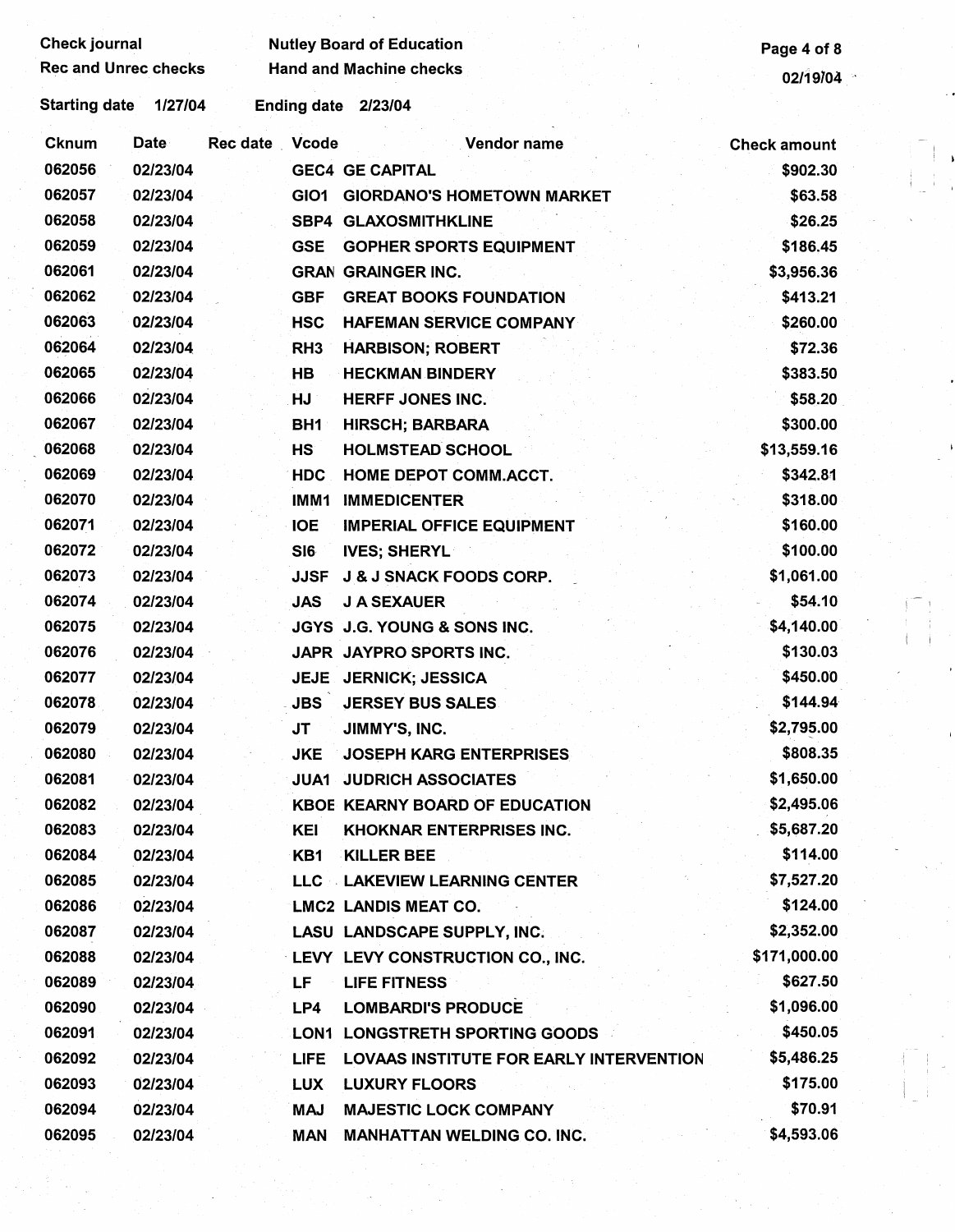| <b>Check journal</b>             | <b>Nutley Board of Education</b>                    | Page 5 of 8         |
|----------------------------------|-----------------------------------------------------|---------------------|
| Rec and Unrec checks             | <b>Hand and Machine checks</b>                      | 02/19/04            |
| <b>Starting date</b><br>1/27/04  | Ending date 2/23/04                                 |                     |
| Date<br><b>Rec date</b><br>Cknum | <b>Vcode</b><br>Vendor name                         | <b>Check amount</b> |
| 062096<br>02/23/04               | <b>MAM1 MARRA; MARCELLINO</b>                       | \$450.00            |
| 062097<br>02/23/04               | MF <sup>-</sup><br><b>MATHCOUNTS REGISTRATION</b>   | \$120.00            |
| 062098<br>02/23/04               | NMC1 MCDONALD; NANCY                                | \$360.00            |
| 062099<br>02/23/04               | <b>MHP1 MCGRAW-HILL COMPANIES</b>                   | \$205.95            |
| 062100<br>02/23/04               | <b>MEDC MEDIA CONSULTANTS</b>                       | \$17,475.00         |
| 062101<br>02/23/04               | MS7<br><b>MIDLAND SCHOOL</b>                        | \$3,255.00          |
| 062102<br>02/23/04               | <b>MCD</b><br><b>MINOLTA CORPORATION</b>            | \$193.52            |
| 062103<br>02/23/04               | <b>SAM3 MISNER; SARAH</b>                           | \$450.00            |
| 062104<br>02/23/04               | <b>MSS</b><br><b>MODERN SCHOOL SUPPLIES</b>         | \$56.09             |
| 062105<br>02/23/04               | <b>MSU1 MONTCLAIR STATE UNIVERSITY</b>              | \$10,176.00         |
| 062106<br>02/23/04               | <b>HEMC MONTEROSA; HEATHER</b>                      | \$450.00            |
| 062107<br>02/23/04               | MUJC MORRIS UNION JOINTURE COMMISSION               | \$860.00            |
| 062108<br>02/23/04               | <b>MH</b><br><b>MOUNTAINSIDE HOSP/AHS HOSP CORP</b> | \$317.00            |
| 062109<br>02/23/04               | <b>MOZ</b><br><b>MOZEIKA; STEPHANIE</b>             | \$75.00             |
| 062110<br>02/23/04               | MS <sub>2</sub><br><b>MUSIC SHOP</b>                | \$476.00            |
| 062111<br>02/23/04               | <b>MUSIC TIME INC.</b><br>МT                        | \$604.28            |
| 062112<br>02/23/04               | EN<br><b>NAPOLI; ELLEN</b>                          | \$450.00            |
| 062113<br>02/23/04               | NBBC NARDONE BROTHERS BAKING COMPANY                | \$95.04             |
| 062114<br>02/23/04               | FN <sub>1</sub><br><b>NARDONE; FLORENCE</b>         | \$4,146.75          |
| 062115<br>02/23/04               | NEMF NATIONAL ELECTRIC MOTOR REPAIR CO.             | \$3,163.59          |
| 062116<br>02/23/04               | <b>NPR</b><br>NATIONAL PROFESSIONAL RESOURCE, INC.  | \$137.06            |
| 062117<br>02/23/04               | <b>NSP</b><br><b>NATIONAL SCHOOL PRODUCTS</b>       | \$1,343.85          |
| 062118<br>02/23/04               | <b>NBC</b><br><b>NBC AUTO PARTS</b>                 | \$400.32            |
| 062119<br>02/23/04               | SN4<br><b>NERI; SUSAN</b>                           | \$450.00            |
| 062120<br>02/23/04               | <b>JCSC NEW JERSEY CITY UNIVERSITY</b>              | \$220.00            |
| 062121<br>02/23/04               | NJDA NEW JERSEY DEPARTMENT OF AGRICULTURE           | \$386.45            |
| 062122<br>02/23/04               | <b>NJF</b><br><b>NEW JERSEY SFSA</b>                | \$125.00            |
| 062123<br>02/23/04               | <b>NL</b><br><b>NEWARK LIGHT CO.</b>                | \$2,176.05          |
| 062124<br>02/23/04               | <b>NRT</b><br><b>NEWARK REFRIGERATED WAREHOUSE</b>  | \$460.50            |
| 062125<br>02/23/04               | <b>SN</b><br><b>NICASTRO; SUSAN</b>                 | \$484.50            |
| 062126<br>02/23/04               | NIRA NIRAM INC.                                     | \$215,600.00        |
| 062127<br>02/23/04               | <b>NJAG NJAGC</b>                                   | \$35.00             |
| 062128<br>02/23/04               | NJAH NJAHPERD                                       | \$110.00            |
| 062129<br>02/23/04               | <b>NJAS NJASBO</b>                                  | \$100.00            |
| 062130<br>02/23/04               | NJB2 NJSBGA                                         | \$100.00            |
| 62131<br>02/23/04                | <b>NJSI</b><br><b>NJSIAA</b>                        | \$121.00            |
| 62132<br>02/23/04                | NJTE NJTESOL-NJBE                                   | \$228.00            |
| 062133<br>02/23/04               | RN <sub>1</sub><br><b>NOONAN; RICHARD</b>           | \$427.47            |
| 062134<br>02/23/04               | <b>NOR1 NORCIA; NICHOLAS</b>                        | \$900.00            |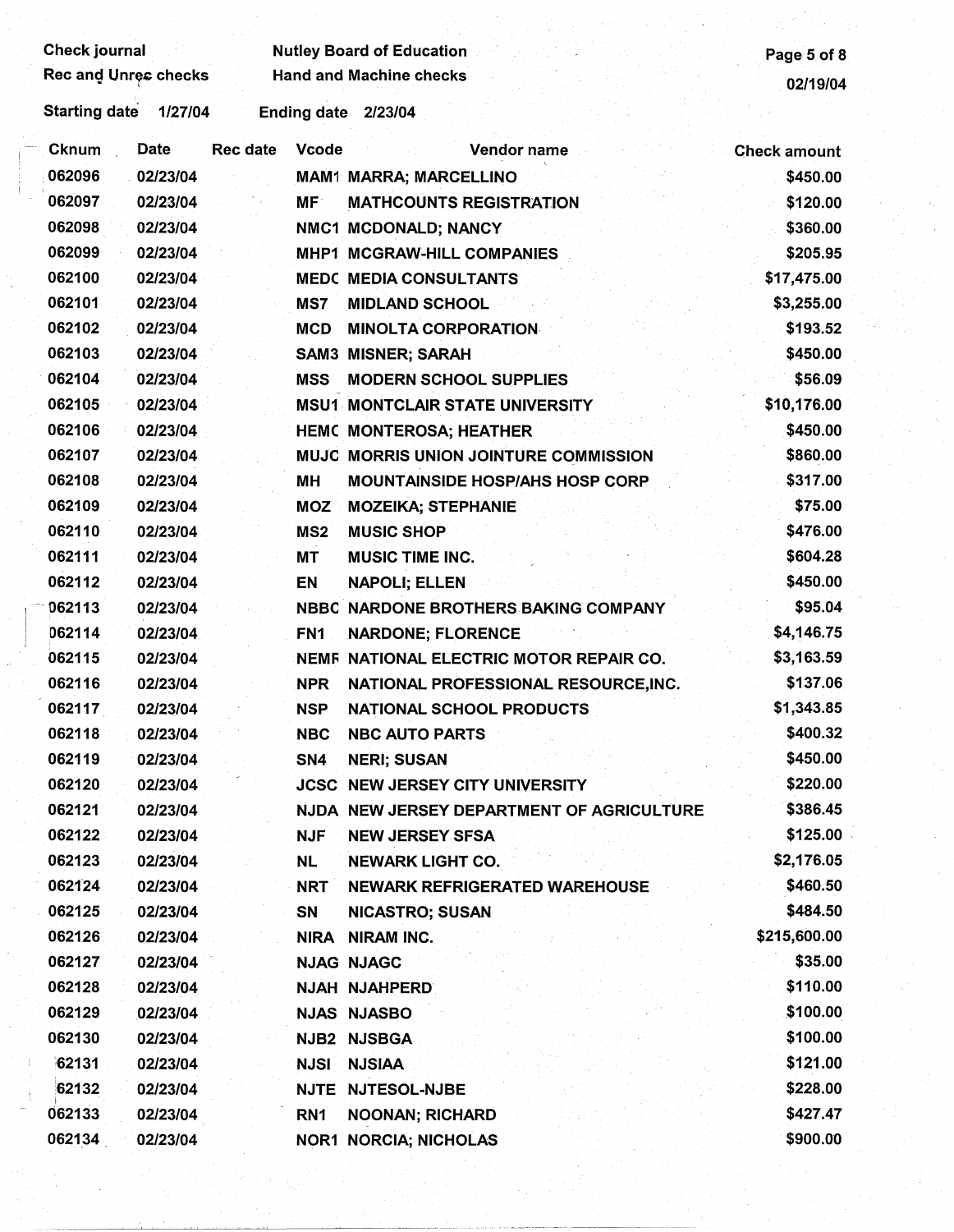Check journal **Nutley Board of Education**<br>Rec and Unrec checks Hand and Machine checks **Page 6 of 8** 

Rec and Machine checks and Unrec checks 02/13/04

Starting date 1/27/04 Ending date 2/23/04

| <b>Cknum</b> | <b>Date</b> | <b>Rec date</b> | <b>Vcode</b>    | Vendor name                                 | <b>Check amount</b> |  |
|--------------|-------------|-----------------|-----------------|---------------------------------------------|---------------------|--|
| 062135       | 02/23/04    |                 |                 | NHA NORTH HUDSON ACADEMY                    | \$2,025.27          |  |
| 062136       | 02/23/04    |                 |                 | CMHS NORTHWEST ESSEX COMMUNITY              | \$9,556.41          |  |
| 062137       | 02/23/04    |                 |                 | NHSS NUTLEY HIGH SCHOOL SOFTBALL            | \$130.00            |  |
| 062138       | 02/23/04    |                 | <b>NMB</b>      | <b>NUTLEY MUSIC BOOSTERS</b>                | \$1,050.00          |  |
| 062139       | 02/23/04    |                 | <b>NSR</b>      | <b>NUTLEY SHOP-RITE, INC.</b>               | \$2,351.70          |  |
| 062140       | 02/23/04    |                 |                 | OTC1 OCCUPATIONAL THERAPY CONSULTANTS, INC. | \$264.00            |  |
| 062141       | 02/23/04    |                 | <b>OTC</b>      | <b>ORIENTAL TRADING CO, INC.</b>            | \$88.35             |  |
| 062142       | 02/23/04    |                 |                 | LIPA PALESTINA; LISA                        | \$450.00            |  |
| 062143       | 02/23/04    |                 |                 | CIPA PALLEY; CINDY                          | \$2,225.00          |  |
| 062144       | 02/23/04    |                 |                 | PCSL PANASONIC COMMUNICATIONS & SYS LEASE A | \$727.49            |  |
| 062145       | 02/23/04    |                 | <b>PDI</b>      | PANASONIC DOCUMENT IMAGING                  | \$138.82            |  |
| 062146       | 02/23/04    |                 | <b>PCE</b>      | PASSAIC COUNTY EDUCATIONAL SERV.COMM.       | \$425.00            |  |
| 062147       | 02/23/04    |                 | <b>PKP</b>      | PATEL MD; POORVI K                          | \$350.00            |  |
| 062148       | 02/23/04    |                 | <b>PCM</b>      | <b>PC MAGAZINE</b>                          | \$39.97             |  |
| 062149       | 02/23/04    |                 | PE3             | <b>PEARSON EDUCATION</b>                    | \$597.68            |  |
| 062150       | 02/23/04    |                 |                 | PBG PECHTER'S BAKING GROUP, LLC.            | \$260.05            |  |
| 062151       | 02/23/04    |                 |                 | PLC1 PERFECTION LEARNING CORP.              | \$64.78             |  |
| 062152       | 02/23/04    |                 | PD4             | <b>PETE'S DELI</b>                          | \$396.17            |  |
| 062153       | 02/23/04    |                 | <b>PDK</b>      | PHI DELTA KAPPA                             | \$39.00             |  |
| 062154       | 02/23/04    |                 |                 | <b>PMK1 PMK GROUP</b>                       | \$11,156.25         |  |
| 062155       | 02/23/04    |                 |                 | PMSI PREFERRED MEAL SYSTEMS, INC.           | \$3,339.32          |  |
| 062156       | 02/23/04    |                 | PP <sub>2</sub> | <b>PRUFROCK PRESS</b>                       | \$34.90             |  |
| 062157       | 02/23/04    |                 |                 | PSY1 PSYCHOLOGICAL & EDUCATIONAL            | \$65.95             |  |
| 062158       | 02/23/04    |                 | <b>PSE</b>      | PUBLIC SERVICE ELECTRIC & GAS CO.           | \$113,021.82        |  |
| 062159       | 02/23/04    |                 | <b>RGS</b>      | <b>REALLY GOOD STUFF</b>                    | \$27.05             |  |
| 062160       | 02/23/04    |                 |                 | RRI5 RED ROOF INN CORPORATION               | \$2,550.55          |  |
| 062161       | 02/23/04    |                 |                 | RSSC REGAL STAMP & SIGN CO., INC.           | \$54.00             |  |
| 062162       | 02/23/04    |                 |                 | <b>USPS RESERVE ACCOUNT</b>                 | \$4,000.00          |  |
| 062163       | 02/23/04    |                 | RF              | <b>RICHARDS FLORIST</b>                     | \$54.00             |  |
| 062164       | 02/23/04    |                 | <b>RSC</b>      | <b>RICH-SEAPACK CORPORATION</b>             | \$575.40            |  |
| 062165       | 02/23/04    |                 |                 | RICH RICOH CORP.                            | \$261.87            |  |
| 062166       | 02/23/04    |                 |                 | RBOE RIDGEFIELD BOARD OF EDUCATION          | \$13,277.90         |  |
| 062167       | 02/23/04    |                 | RB <sub>6</sub> | <b>RITACCO BRO'S</b>                        | \$2,528.75          |  |
| 062168       | 02/23/04    |                 | RP4             | <b>ROCKY'S PIZZA</b>                        | \$669.00            |  |
| 062169       | 02/23/04    |                 | <b>SSA</b>      | <b>S &amp; S WORLDWIDE</b>                  | \$537.47            |  |
| 062170       | 02/23/04    |                 | <b>SAP</b>      | <b>SALLY'S AUTO PARTS INC.</b>              | \$83.18             |  |
| 062171       | 02/23/04    |                 | LS <sub>3</sub> | <b>SANGIOVANNI; LOUIS</b>                   | \$165.24            |  |
| 062172       | 02/23/04    |                 | <b>SAC</b>      | <b>SAX ARTS &amp; CRAFTS</b>                | \$1,341.53          |  |
| 062173       | 02/23/04    |                 | <b>STC</b>      | <b>SCANTRON</b>                             | \$782.68            |  |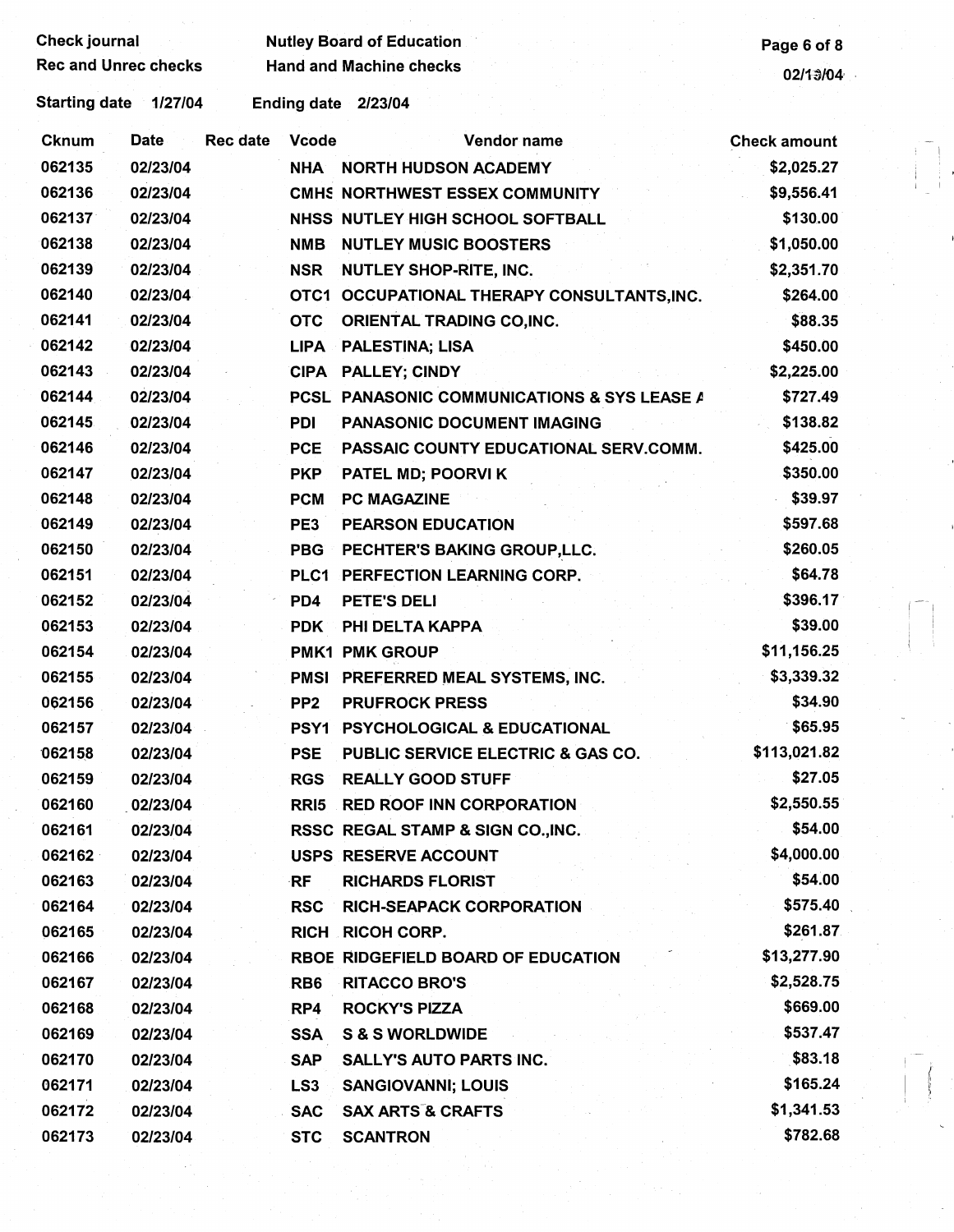| <b>Check journal</b> |             |          |                  | <b>Nutley Board of Education</b>               | Page 7 of 8         |
|----------------------|-------------|----------|------------------|------------------------------------------------|---------------------|
| Rec and Unrec checks |             |          |                  | <b>Hand and Machine checks</b>                 | 02/19/04            |
| <b>Starting date</b> | 1/27/04     |          |                  | Ending date 2/23/04                            |                     |
| <b>Cknum</b>         | <b>Date</b> | Rec date | <b>Vcode</b>     | Vendor name                                    | <b>Check amount</b> |
| 062174               | 02/23/04    |          | SI3              | <b>SCHOLASTIC INC.</b>                         | \$441.26            |
| 062175               | 02/23/04    |          | S                | <b>SCHOLASTIC MAGAZINES</b>                    | \$801.90            |
| 062176               | 02/23/04    |          | <b>SPC</b>       | <b>SCHOOL SPECIALTY INC</b>                    | \$582.01            |
| 062177               | 02/23/04    |          |                  | SHAR SHARP ELEVATOR COMPANY, INC.              | \$290.00            |
| 062178               | 02/23/04    |          | <b>SMT</b>       | <b>SMART TECHNOLOGIES CORP.</b>                | \$149.00            |
| 062179               | 02/23/04    |          | <b>GNK</b>       | <b>SNACKS &amp; MORE, L.L.C.</b>               | \$2,322.68          |
| 062180               | 02/23/04    |          |                  | <b>SGPC SPRING GARDEN PETTY CASH/R.CLERICO</b> | \$290.18            |
| 062181               | 02/23/04    |          |                  | STBU STAPLES BUSINESS ADVANTAGE                | \$140.63            |
| 062182               | 02/23/04    |          | SI5              | <b>STEWART INDUSTRIES</b>                      | \$762.62            |
| 062183               | 02/23/04    |          | <b>STS</b>       | <b>STS OF NEW JERSEY</b>                       | \$325.00            |
| 062184               | 02/23/04    |          | ST <sub>6</sub>  | <b>SUNBURST TECHNOLOGY</b>                     | \$131.95            |
| 062185               | 02/23/04    |          |                  | <b>SCRC SUSSEX COUNTY REGIONAL COOPERATIVE</b> | \$37,539.06         |
| 062186               | 02/23/04    |          | <b>TASA TASA</b> |                                                | \$2,366.93          |
| 062187               | 02/23/04    |          |                  | TVC1 TEACHERS VIDEO CO.                        | \$156.62            |
| 062188               | 02/23/04    |          | TMI              | TELE-MEASUREMENTS INC.                         | \$69.00             |
| 062189               | 02/23/04    |          |                  | TEMP TEMPMASTERS, INC.                         | \$190.90            |
| 062190               | 02/23/04    |          |                  | CHS2 THE COMMUNITY SCHOOL, INC.                | \$19,322.40         |
| 062191               | 02/23/04    |          | <b>TRS</b>       | THERAPEUTIC REHABILITATION SERVICES            | \$258.00            |
| 062192               | 02/23/04    |          | ST <sub>3</sub>  | <b>TOLVE; SHERRIE</b>                          | \$900.00            |
| 062193               | 02/23/04    |          | TN               | <b>TOWNSHIP OF NUTLEY</b>                      | \$6,898.94          |
| 062194               | 02/23/04    |          |                  | TRE4 TREASURER STATE OF NEW JERSEY             | \$16.00             |
| 062195               | 02/23/04    |          | <b>TTE</b>       | <b>TRI-TECH ENGINEERING</b>                    | \$8,364.51          |
| 062196               | 02/23/04    |          |                  | TMSR TRUCKMEN SEAT REPAIR                      | \$700.00            |
| 062197               | 02/23/04    |          |                  | <b>TCCR TRUMP'S CASTLE CASINO RESORT</b>       | \$285.00            |
| 062198               | 02/23/04    |          |                  | TDFI TUSCAN/LEHIGH DAIRIES, L.P.               | \$3,878.18          |
| 062199               | 02/23/04    |          |                  | UMDI UMDNJ-UNIVERSITY BEHAVIORAL HEALTHCAR     | \$4,800.00          |
| 062200               | 02/23/04    |          | VC <sub>3</sub>  | VALIANT I.M.C.                                 | \$48.00             |
| 062201               | 02/23/04    |          | BA               | <b>VERIZON</b>                                 | \$8,204.80          |
| 062202               | 02/23/04    |          |                  | <b>VBOE VERONA BOARD OF EDUCATION</b>          | \$2,749.33          |
| 062203               | 02/23/04    |          |                  | <b>VB</b> VIOLA BROTHERS INC                   | \$445.97            |
| 062204               | 02/23/04    |          |                  | <b>WALE WALDWICK PRINTING COMPANY</b>          | \$236.12            |
| 062205               | 02/23/04    |          |                  | <b>WA4 WASHINGTON ACADEMY</b>                  | \$6,914.40          |
| 062206               | 02/23/04    |          |                  | WAST WASTE MANAGEMENT OF NJ, INC.              | \$3,546.74          |
| 062207               | 02/23/04    |          |                  | <b>WGC WELCO GASES CORPORATION</b>             | \$132.10            |
| 062208               | 02/23/04    |          |                  | WERS WEST ESSEX REGIONAL SCHOOL DISTRICT       | \$400.00            |
| 62209                | 02/23/04    |          |                  | <b>WTPC WESTERN TERMITE &amp; PEST CONTROL</b> | \$281.00            |
| 62210                | 02/23/04    |          |                  | <b>WIMC WINANS-MCSHANE</b>                     | \$176.80            |
| 062211               | 02/23/04    |          |                  | <b>WS8 WINDSOR LEARNING CENTER</b>             | \$8,035.10          |

062212 02/23/04 WCI WOOD CORR INC \$675.00